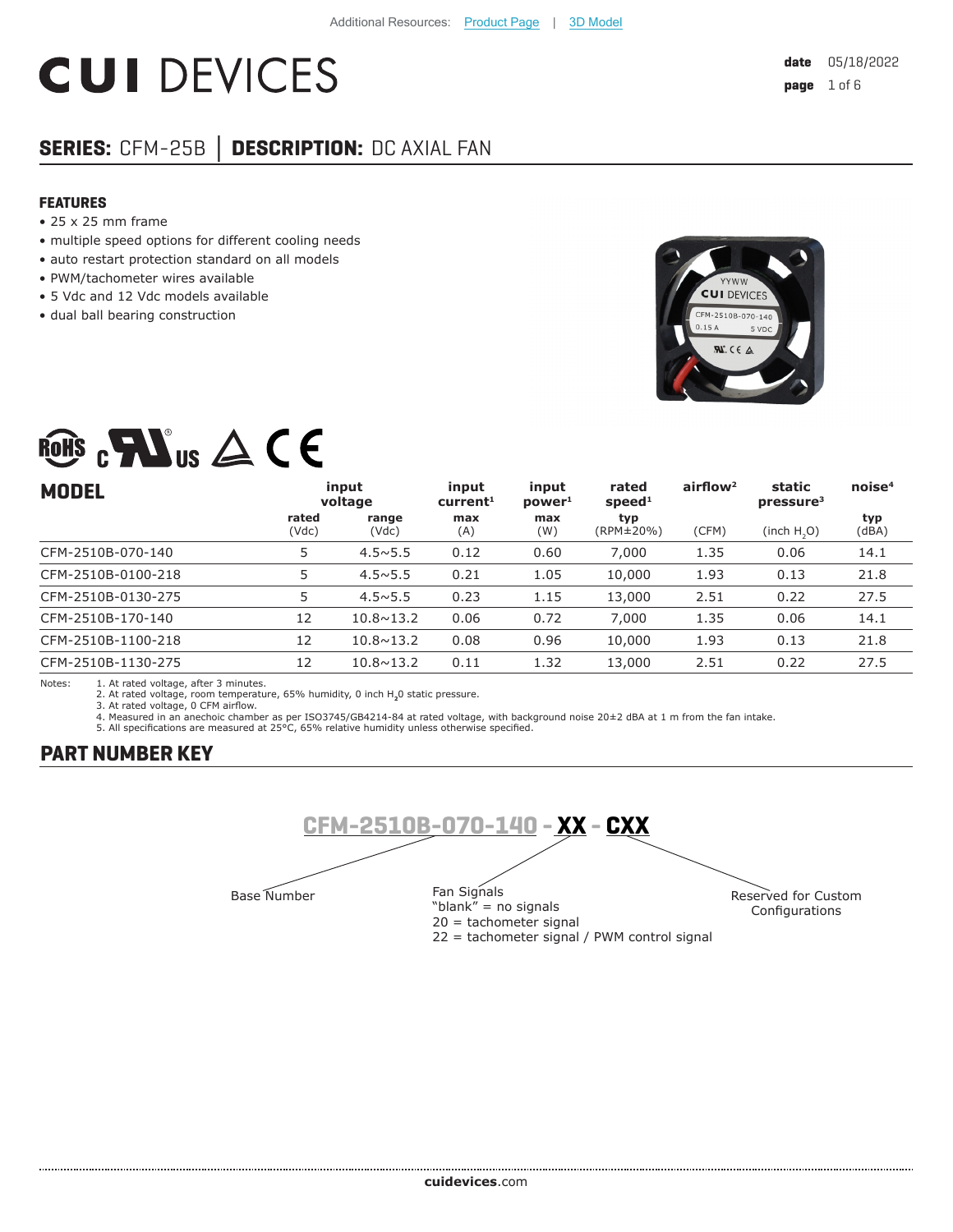### **INPUT**

| parameter                                                     | conditions/description                    | min         | typ        | max         | units      |
|---------------------------------------------------------------|-------------------------------------------|-------------|------------|-------------|------------|
| operating input voltage <sup>6</sup>                          | 5 Vdc input models<br>12 Vdc input models | 4.5<br>10.8 |            | 5.5<br>13.2 | Vdc<br>Vdc |
| 5 Vdc input models<br>starting voltage<br>12 Vdc input models |                                           |             | 3.5<br>7.0 |             | Vdc<br>Vdc |

Note: 6. See Model section on page 1 for specific input voltage ranges.

## **PERFORMANCE7**

| parameter       | conditions/description                   | min   | typ | max    | units      |
|-----------------|------------------------------------------|-------|-----|--------|------------|
| rated speed     | at rated voltage, 25°C, after 3 minutes  | 7.000 |     | 13,000 | <b>RPM</b> |
| air flow        | at 0 inch $H2O$ , see performance curves | 1.35  |     | 2.51   | CFM        |
| static pressure | at 0 CFM, see performance curves         | 0.06  |     | 0.22   | inch $H2O$ |
| noise           | at 1 m, rated speed                      | 14.1  |     | 27.5   | dBA        |
|                 |                                          |       |     |        |            |

Note: 7. See Model section on page 1 for specific values.

## **PROTECTIONS / FEATURES<sup>8</sup>**

| parameter                                       | conditions/description            | min | typ | max | units |
|-------------------------------------------------|-----------------------------------|-----|-----|-----|-------|
| on all models<br>auto restart                   |                                   |     |     |     |       |
| tachometer signal                               | available on "20" and "22" models |     |     |     |       |
| available on "22" models<br>PWM control signal  |                                   |     |     |     |       |
| Notes:<br>8. See Application Notes for details. |                                   |     |     |     |       |

## **SAFETY & COMPLIANCE**

| conditions/description<br>parameter |                                                                      | min | typ    | max | units     |
|-------------------------------------|----------------------------------------------------------------------|-----|--------|-----|-----------|
| insulation resistance               | at 500 Vdc between frame and positive terminal                       | 10  |        |     | $M\Omega$ |
| dielectric strength                 | at 500 Vac, 60 Hz, 1 minute between housing and<br>positive terminal |     |        |     | mA        |
| safety approvals                    | UL/cUL 507, TUV (EN/IEC 62368-1:2020+A11)                            |     |        |     |           |
| EMI/EMC                             | EN 55032:2015, EN 55035:2017                                         |     |        |     |           |
| life expectancy                     | at 40°C, 65% RH, 90% confidence level                                |     | 70,000 |     | hours     |
| <b>RoHS</b>                         | ves                                                                  |     |        |     |           |

## **ENVIRONMENTAL**

| parameter             | conditions/description | min   | typ | max | units   |
|-----------------------|------------------------|-------|-----|-----|---------|
| operating temperature |                        | $-10$ |     | 70  | $\circ$ |
| storage temperature   |                        | -40   |     | 75  | $\circ$ |
| operating humidity    | non-condensing         | 35    |     | 85  | $\%$    |
| storage humidity      | non-condensing         | 35    |     | 85  | %       |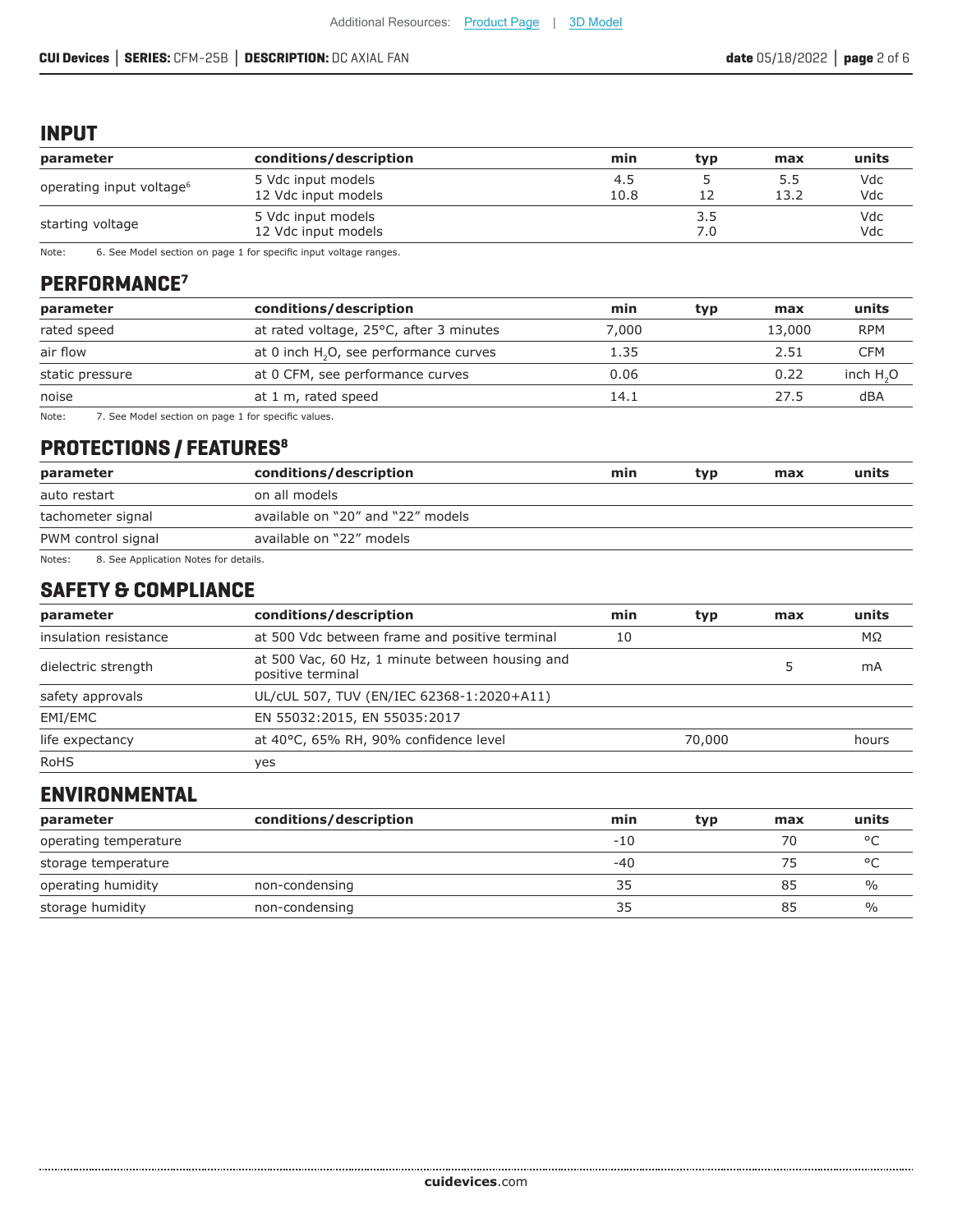## **PERFORMANCE CURVES**

#### **CFM-2510B-070-140**



#### **CFM-2510B-0130-275**

**CFM-2510B-170-140**

**CFM-2510B-0100-218**





**CFM-2510B-1100-218**

**CFM-2510B-1130-275**

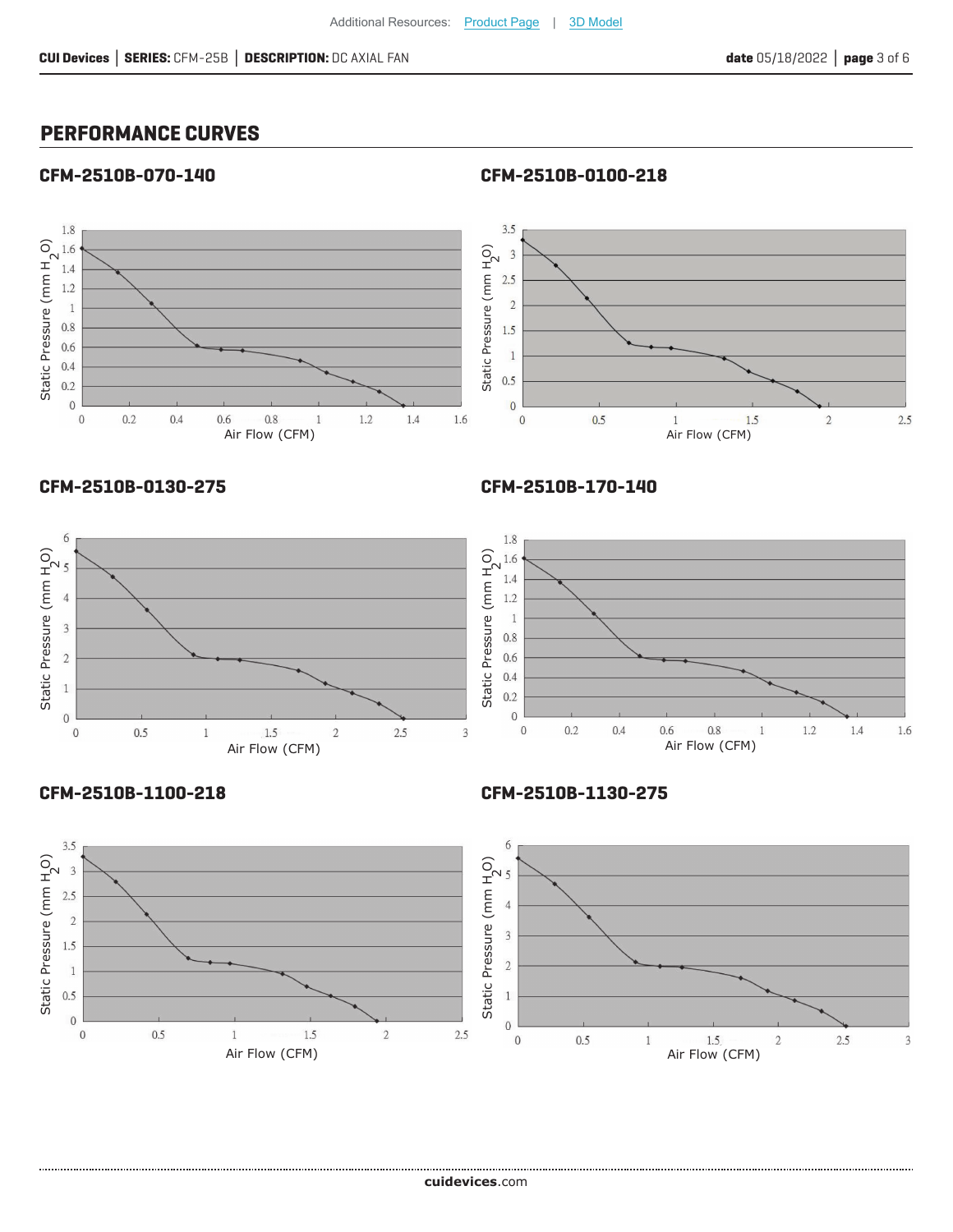## **MECHANICAL**

| parameter             | conditions/description                           | min | typ         | max | units |
|-----------------------|--------------------------------------------------|-----|-------------|-----|-------|
| motor                 | 4 pole DC brushless                              |     |             |     |       |
| bearing system        | dual ball bearing                                |     |             |     |       |
| direction of rotation | counter-clockwise viewed from front of fan blade |     |             |     |       |
| dimensions            | $25 \times 25 \times 10$                         |     |             |     | mm    |
| material              | PBT (UL94V-0)                                    |     |             |     |       |
| weight                | 5 Vdc models<br>12 Vdc models                    |     | 6.89<br>7.0 |     |       |

## **MECHANICAL DRAWING**

#### units: mm

2 wire versions (+Vin & -Vin): UL 1061, 28 AWG 3 wire versions (+Vin, -Vin, & tach): UL 1061, 28 AWG 4 wire versions (+Vin, -Vin, tach, & PWM): UL 1061, 30 AWG



| MOUNTING SCREW (Pan Head)                       |      |                           |  |  |  |  |  |
|-------------------------------------------------|------|---------------------------|--|--|--|--|--|
| Screw Type<br>Standard<br><b>Size</b><br>Torque |      |                           |  |  |  |  |  |
| Machine Screw                                   | M2.5 | JIS B1111-1974 7.5 kgf-cm |  |  |  |  |  |



AIR FLOW



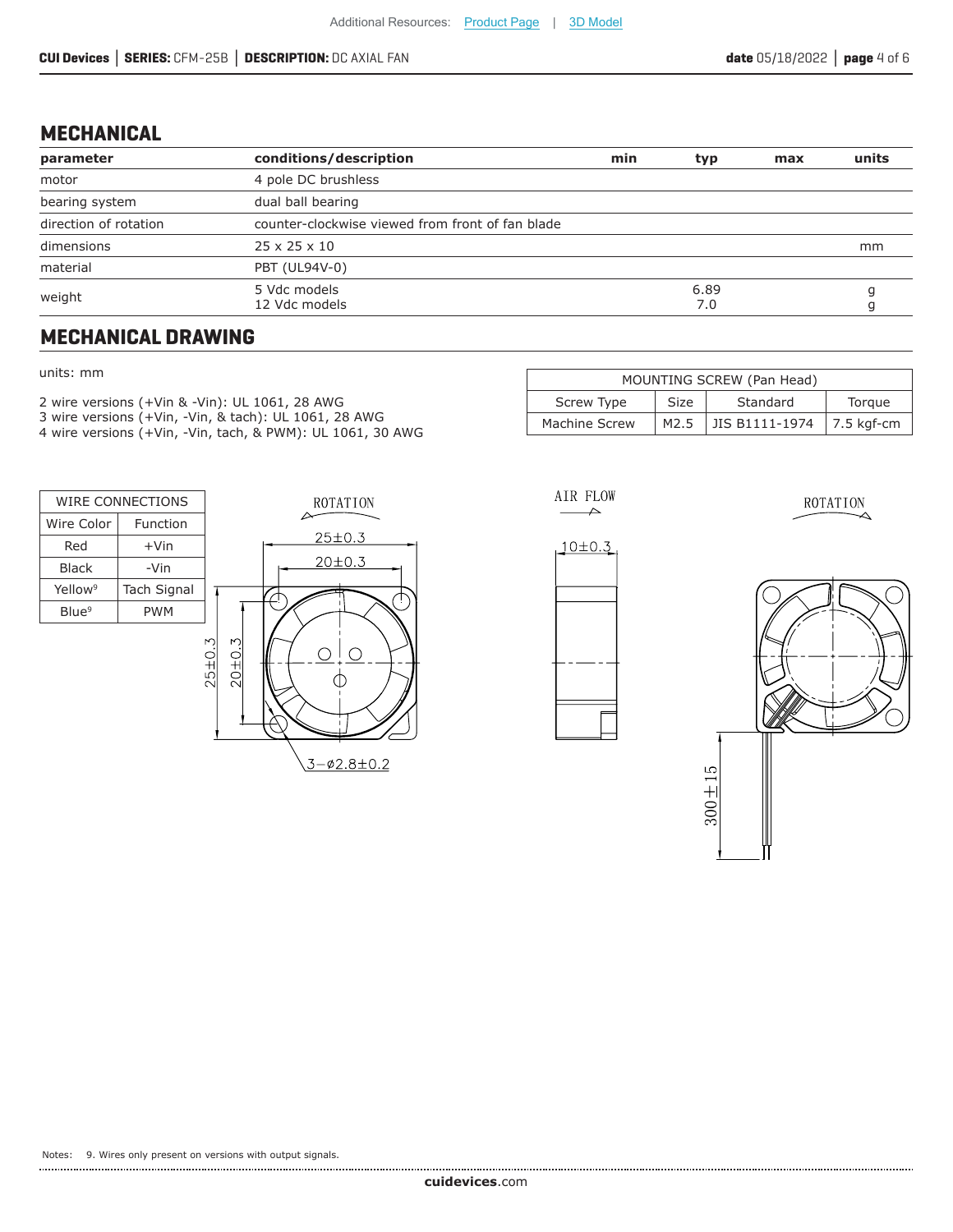## **APPLICATION NOTES**

#### **Auto Restart Protection**

When the fan motor is locked by an external force, the device will temporarily turn off electrical power to the motor and restart automatically when the locked rotor condition is released.

#### **Tachometer Signal (Yellow Wire)**

The tachometer signal is for detecting the rotational speed of the fan motor. The output will be a square wave when fan is operating and VFG or VCE depending on the locked rotor position when fan motor is locked (See Figures  $1~2$  below).

#### **Figure 1: Tachometer Output Circuit**



#### **PWM Signal (Blue Wire)**

This wire is for speed control of the fan motor using a PWM input signal from the customer circuit (See Figure 3 below).





PWM Duty Cycle  $(\% ) = T1/T \times 100\%$ PWM Frequency Range: 20~30 kHz PWM VIH  $= 2.8 \times 5.5$  V PWM VIL =  $0 \sim 0.6$  V